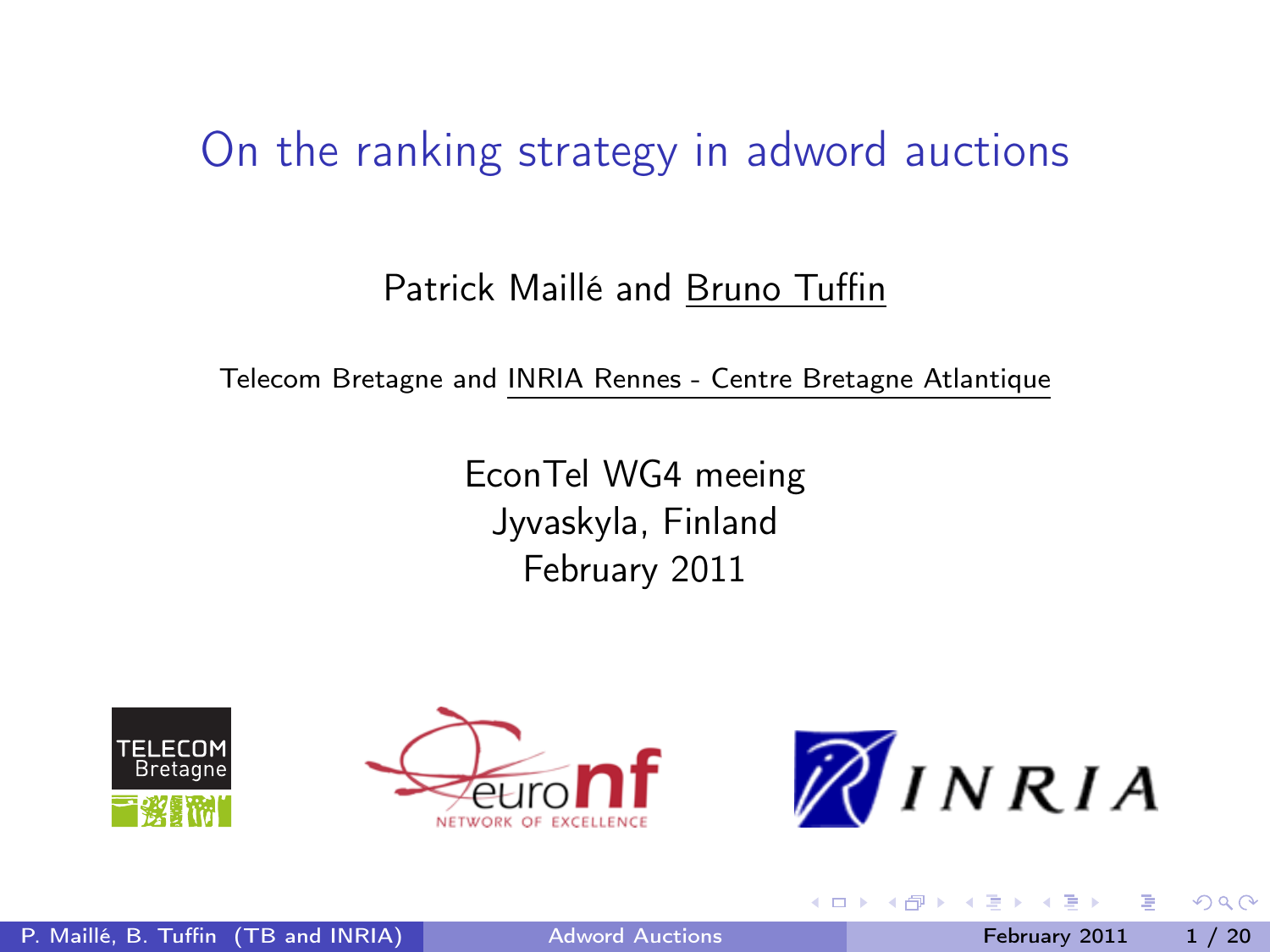### 1 [Introduction to adword auctions](#page-2-0)

- 2 [Goal: comparing revenue-based and bid-based schemes](#page-5-0)
- 3 [Model](#page-7-0)

#### [Average revenues](#page-10-0)

- 5 [Numerical illustrations and interpretations](#page-12-0)
- 6 [Conclusions/Future activities](#page-18-0)

4 0 8

 $QQ$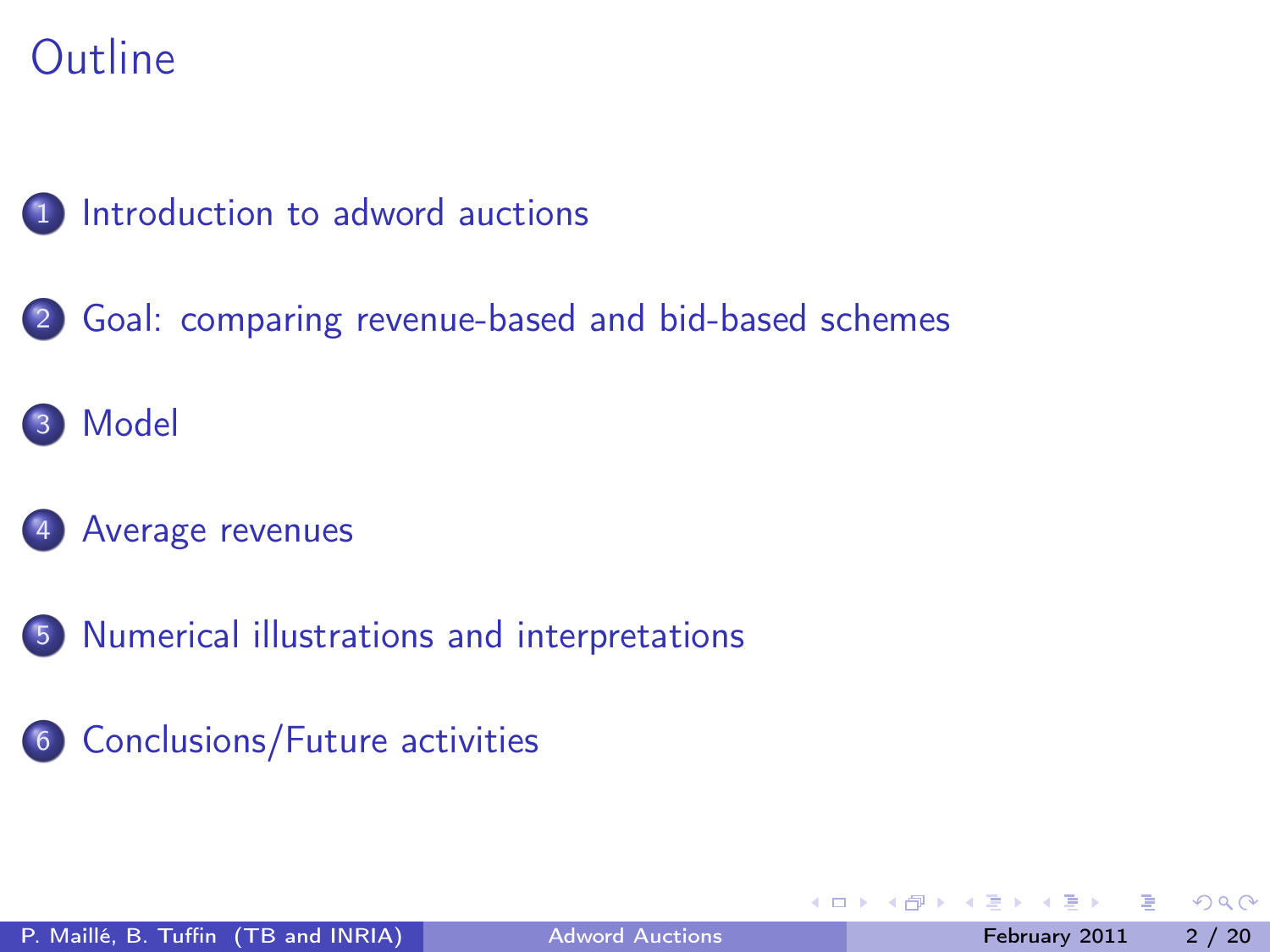### 1 [Introduction to adword auctions](#page-2-0)

[Goal: comparing revenue-based and bid-based schemes](#page-5-0)

#### **[Model](#page-7-0)**

- [Average revenues](#page-10-0)
- 5 [Numerical illustrations and interpretations](#page-12-0)
- 6 [Conclusions/Future activities](#page-18-0)

<span id="page-2-0"></span>4 D F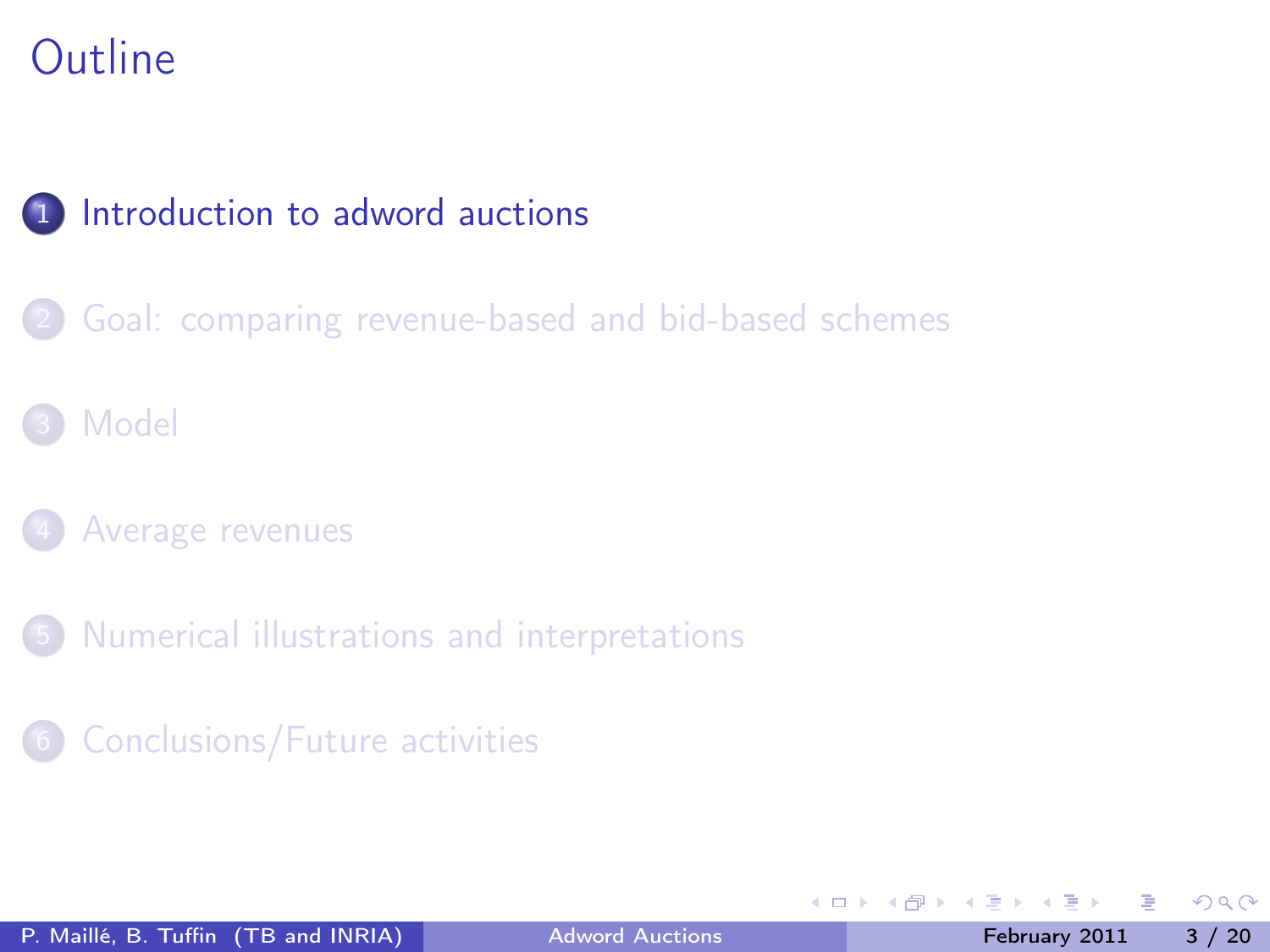## Introduction to adword auctions

- Search engines play a crucial role in the Internet.
- Revenue through advertising slots, usually displayed at the top or right of the search page.
- **Advertisers submit bids for** relevant keywords only.



イロト イ母ト イヨト イヨト

- Allocation of slots thanks to adword auctions.
	- ▶ combined revenue of Yahoo! and Google in 2005: \$11 billion in 2005

Car - oldtimer. S'il faut remplir le ZIP Code, remplissez-le pour ... french denker człoutre-mer/ - En cache - Pages similaires

 $\triangleright$  expected to count for 40% of total advertising revenue.

 $200$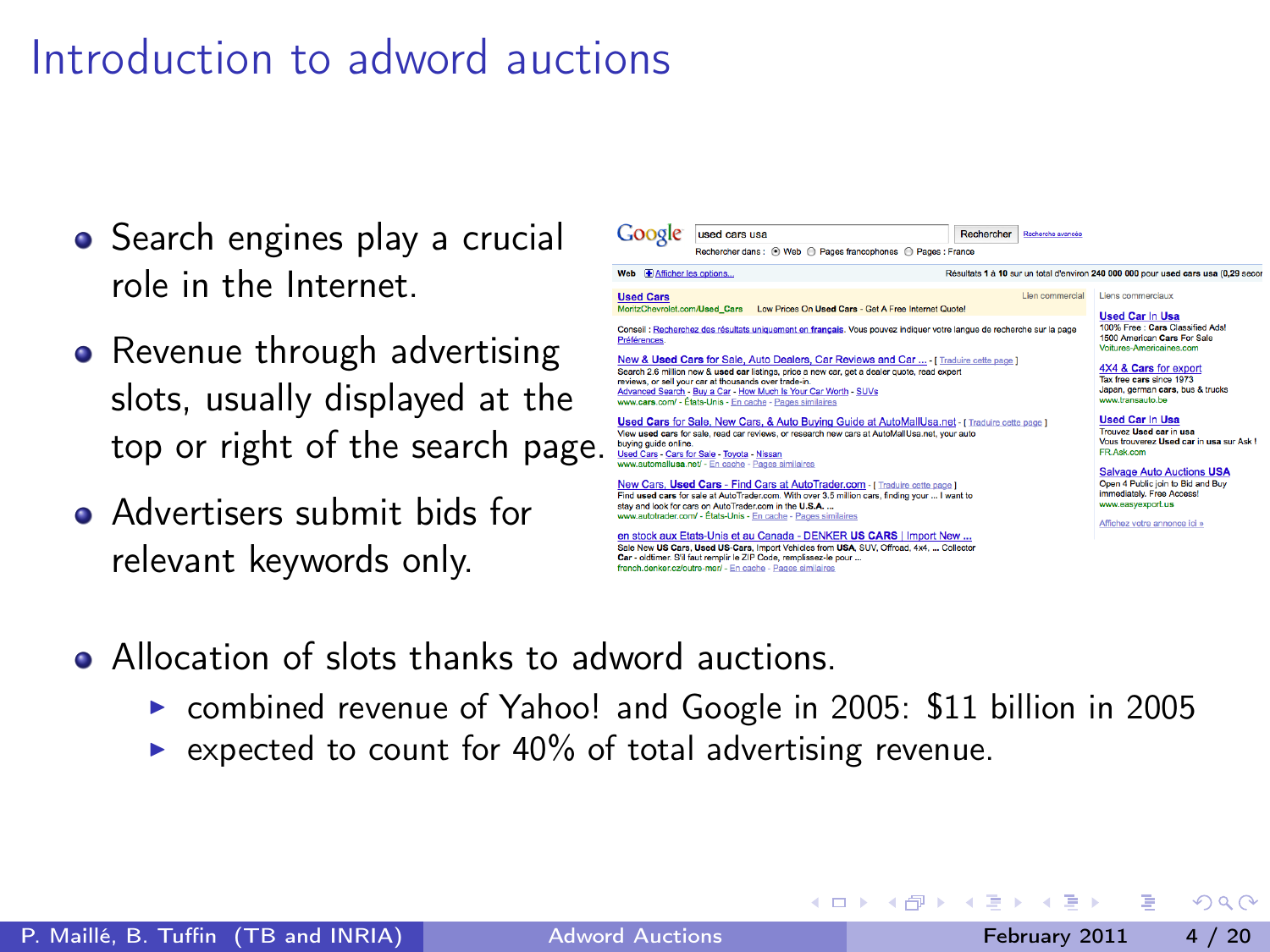# Auction principle (single keyword, K slots)

- Advertisers submit bids for specific keywords.
- Each time there is a search on that keyword:
	- $\triangleright$  advertisers are ranked and allocated slots according to a prespecified criterion:
		- $\star$  bid value (initially for Yahoo!)
		- $\star$  the revenue they will generate (more or less Google), taking into account the (learned) click-through rate (CTR).
	- $\blacktriangleright$  Possible payment rules:
		- $\star$  Pay-Per-Impression (PPI): advertisers charged every time their ad is displayed
		- $\star$  Pay-Per-Click (PPC): advertisers is charged only when the ad is clicked
		- $\star$  Pay-Per-Transaction (PPT): advertisers charged when the click results in a real sell.
	- Amount to be paid each time?
		- $\star$  First Price: advertisers pay their bid
		- $\star$  Generalized Second Price (GSP): they pay the bid of advertiser below them in the ranking
		- $\star$  Vickrey-Clarke-Groves (VCG) auctions: you pay the opportunity cost that your presence introduce to all other advertisers.

• In use: PPC and GSP.

- 3

イロト イ押ト イヨト イヨト

 $QQ$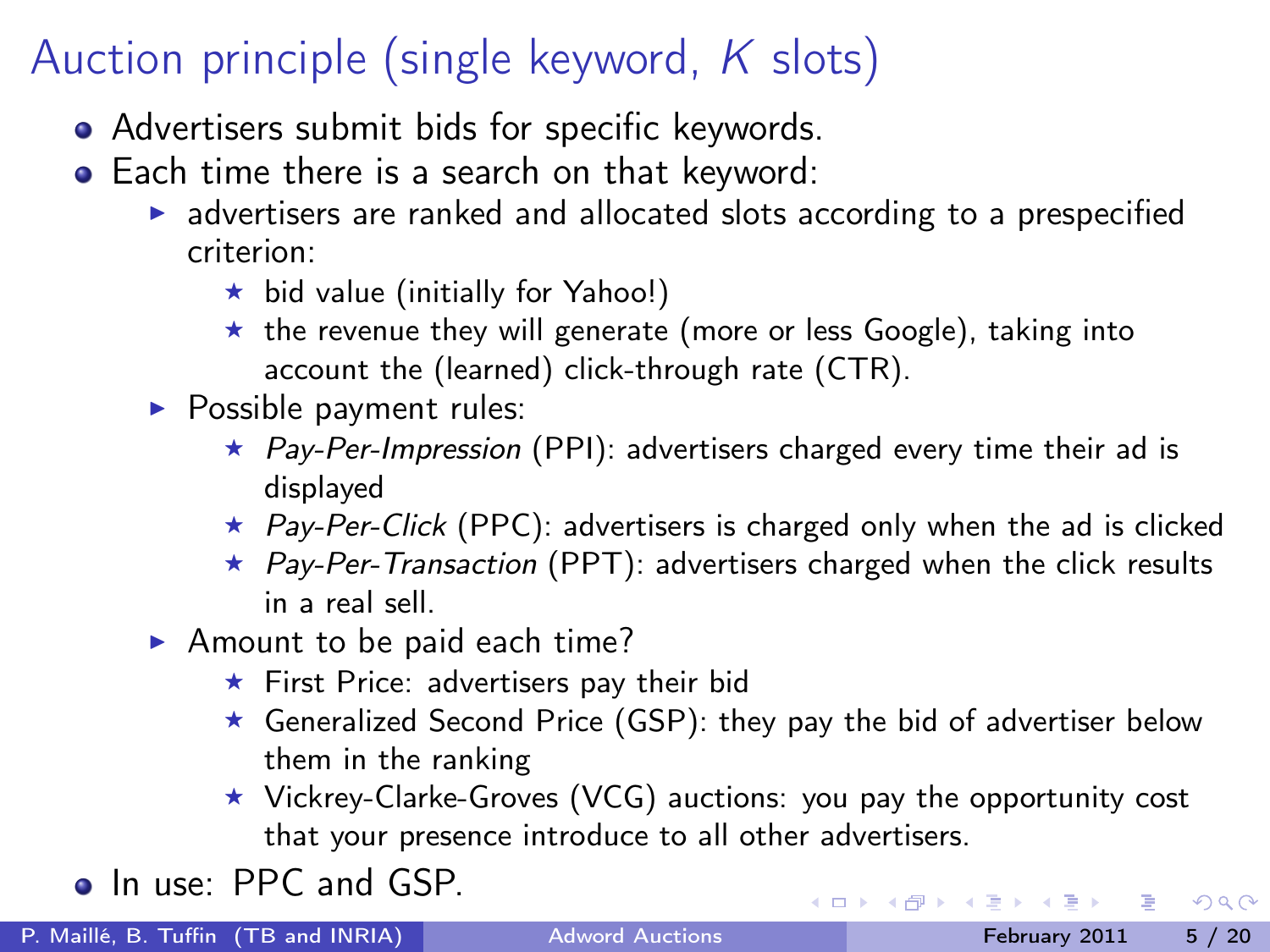#### [Introduction to adword auctions](#page-2-0)

#### 2 [Goal: comparing revenue-based and bid-based schemes](#page-5-0)

### **[Model](#page-7-0)**

#### [Average revenues](#page-10-0)

5 [Numerical illustrations and interpretations](#page-12-0)

#### 6 [Conclusions/Future activities](#page-18-0)

<span id="page-5-0"></span>4 D F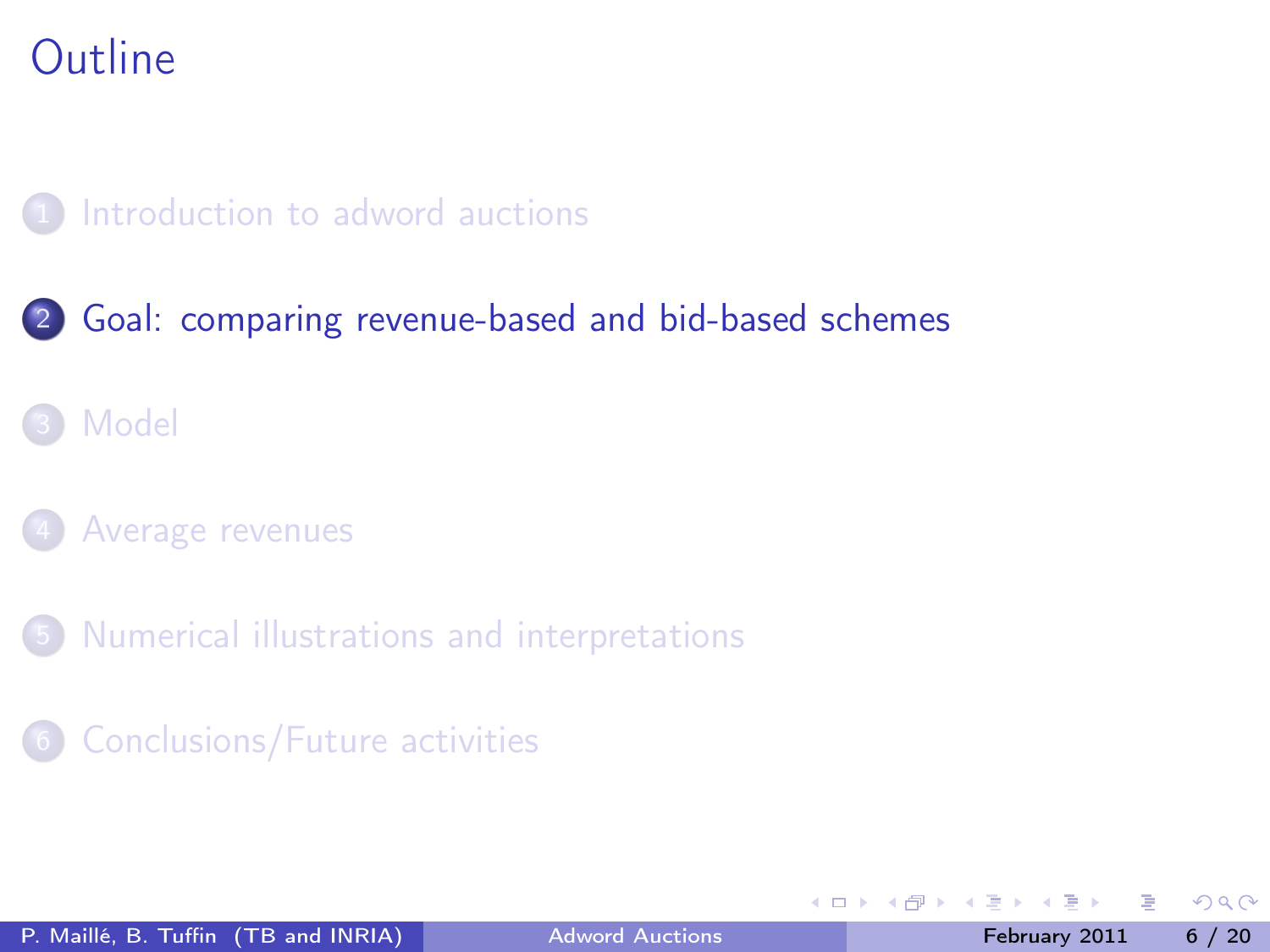Goal: comparing revenue-based and bid-based schemes

- Most search engines have chosen (or switched to) a revenue-based ranking and charging;
- Is it always relevant?
- What we are going to show:
	- $\blacktriangleright$  it depends on the parameters
	- $\triangleright$  but bid-based can be better than revenue-based.
	- $\triangleright$  Therefore: this has to be studied before making a choice or a move.
	- $\triangleright$  Two engines may have different optimal strategies when the CTRs of advertisers differ from an engine to another.

 $200$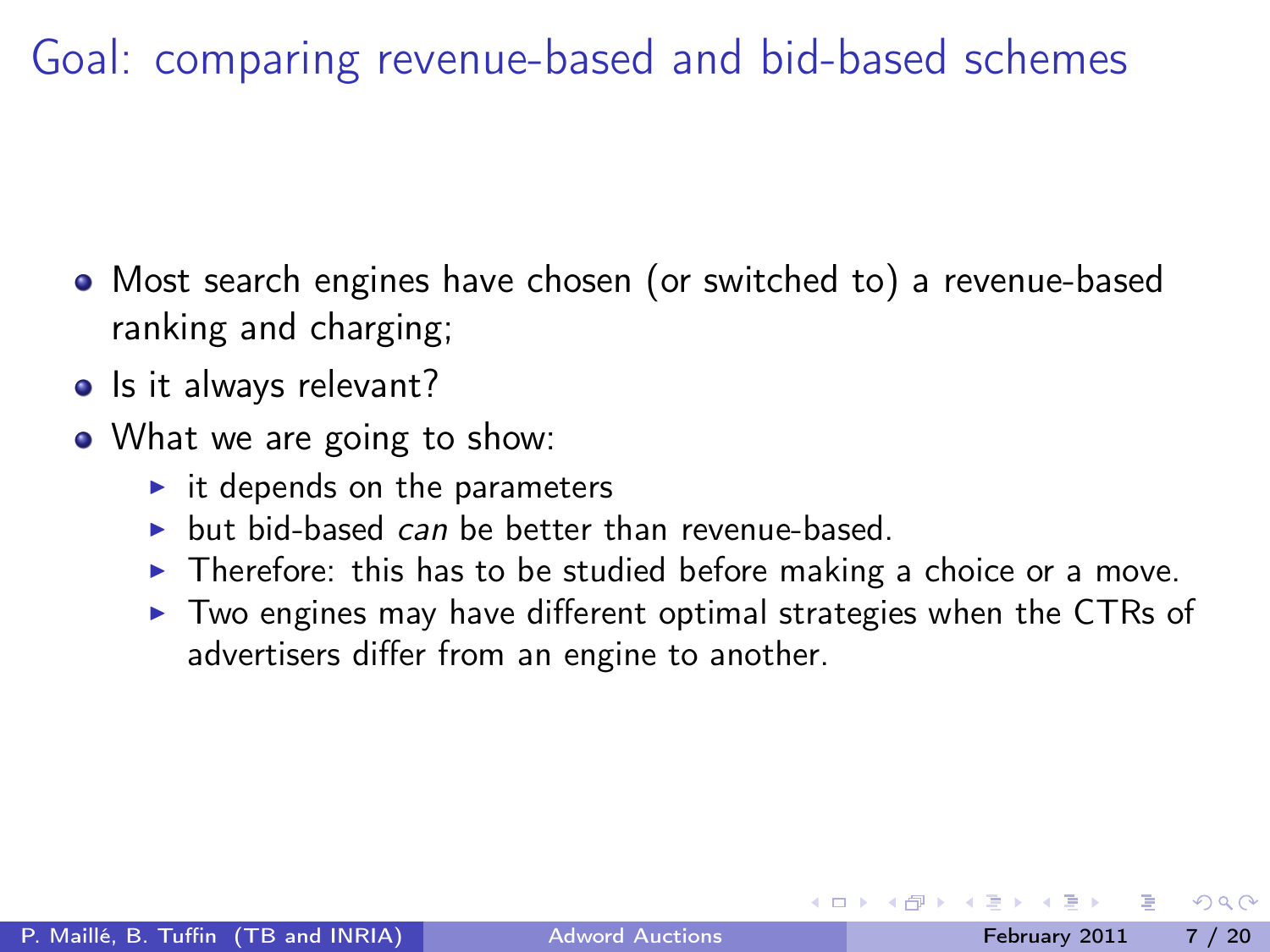### [Introduction to adword auctions](#page-2-0)

[Goal: comparing revenue-based and bid-based schemes](#page-5-0)

### 3 [Model](#page-7-0)

#### [Average revenues](#page-10-0)

- 5 [Numerical illustrations and interpretations](#page-12-0)
- 6 [Conclusions/Future activities](#page-18-0)

<span id="page-7-0"></span>4 D F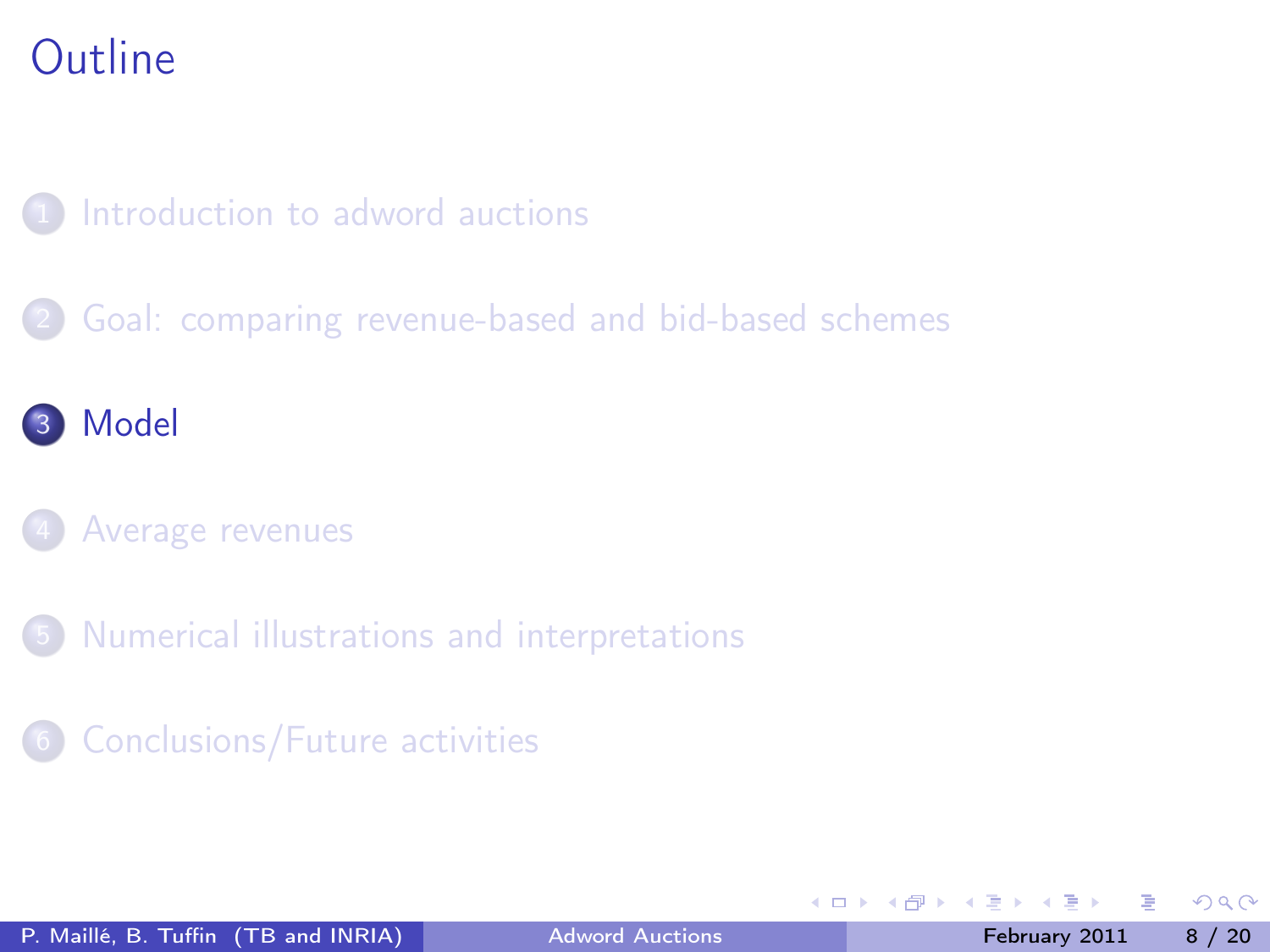## Basic model

- *n* advertisers submit bids to search engines for a given keyword.
- Only one slot (then GSP is VCG and truthful-bidding)
- The search engine apply Pay-Per-Click and GSP
- **•** For advertiser *i* 
	- $\triangleright$  CTR  $q_i$  taken from two classes of advertisers:
		- $\star$  high-quality advertisers, with CTR  $q_h$
		- $\star$  low-quality advertisers, with CTR  $q_l$ , such that  $q_l < q_h$ .
	- **Fig.** The probability  $\alpha$  of being a high quality one.
	- $\triangleright$  valuation/bid v<sub>i</sub> random, distributed according to cdf F and density f, independent of the quality.
- For bid-based Pay-Per-Click GSP:
	- ighthrow winner: highest bidder  $i_b := \arg \max_i v_i$ ,
	- $\blacktriangleright$  charged the second-highest bid max $_{i\neq i_{\mathbf{b}}}$   $_{\mathbf{v}_{i}}$  at each click
	- revenue  $q_{i_b}$  max $_{i\neq i_b}$   $v_i$ .
- For revenue-based Pay-Per-Click GSP:
	- vinner:  $i_r := \arg \max_i q_i v_i$ ,
	- ightharpoontanal narrow charged per click: lowest  $p_i$ , he could have bid to win  $p_{i_r} = \frac{1}{q_{i_r}}$  max $_{i \neq i_r}$   $q_i$ v $_i$
	- revenue  $q_{i_r} p_{i_r} = \max_{i \neq i_r} q_i v_i$ .

 $QQQ$ 

**K ロ ト K 何 ト K ヨ ト K**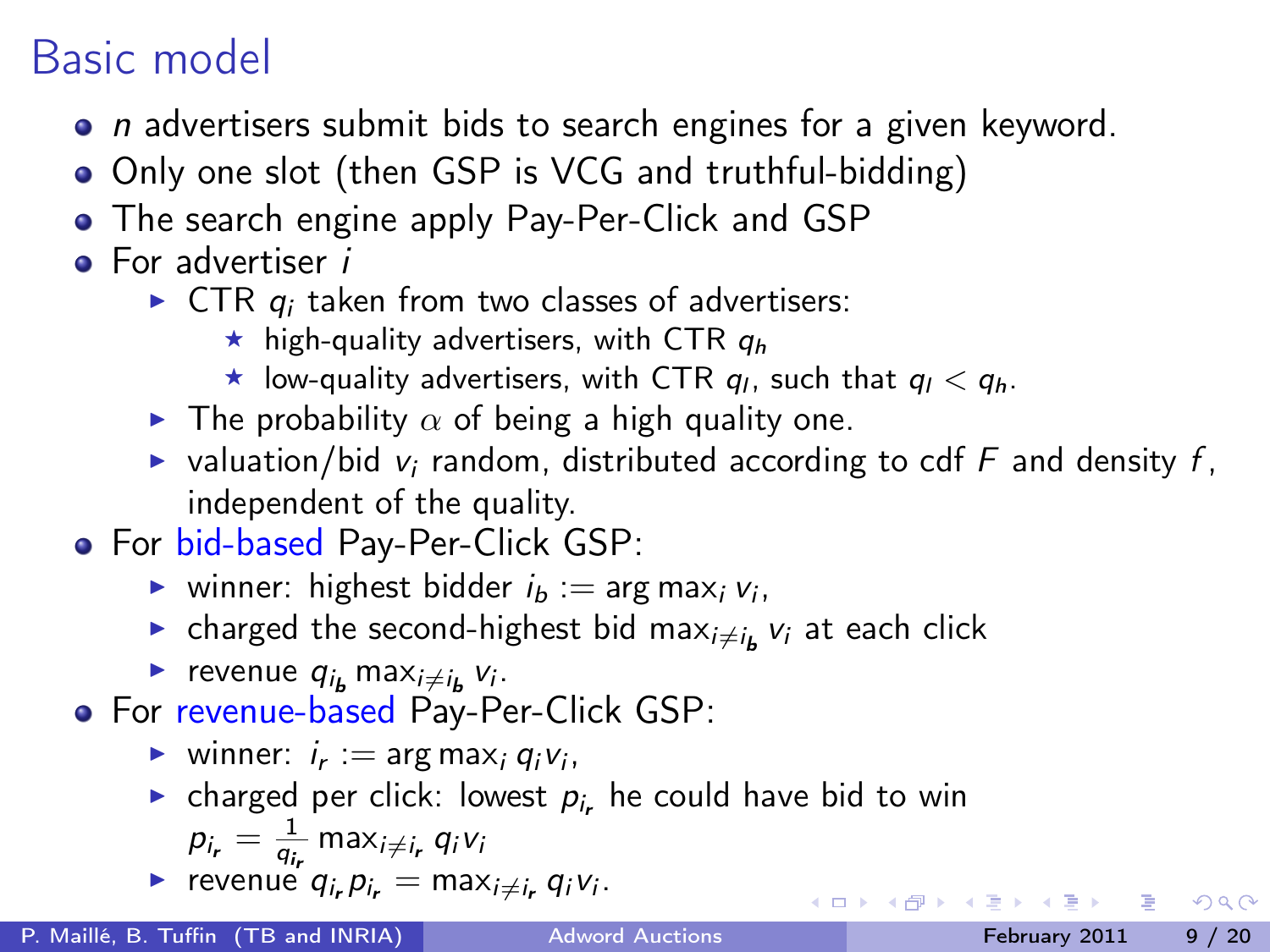# Illustration: revenue-based pricing does not always yield a larger revenue

- $n = 2$  advertisers
- advertiser 1 has valuation  $v_1 = 0.7$  and CTR  $q_h = 0.6$
- advertiser 2 has valuation  $v_2 = 0.5$  and CTR  $q_1 = 0.1$ .
- With bid-based ranking rule
	- $\blacktriangleright$  winner: advertiser 1
	- revenue will be  $v_2q_h = 0.3$ .
- With revenue-based ranking rule
	- advertiser 1 still the winner  $(v_1q_h > v_2q_l)$
	- **P** price per click is  $v_2q_1/q_h$
	- revenue  $v_2q_1 = 0.05$ .
- **•** Bid-based better.
- Intuition: second-ranked bidder may be a low-quality advertiser, resulting in smaller price per click when using the revenue-based scheme.

 $200$ 

( ロ ) ( 何 ) ( ヨ ) ( ヨ )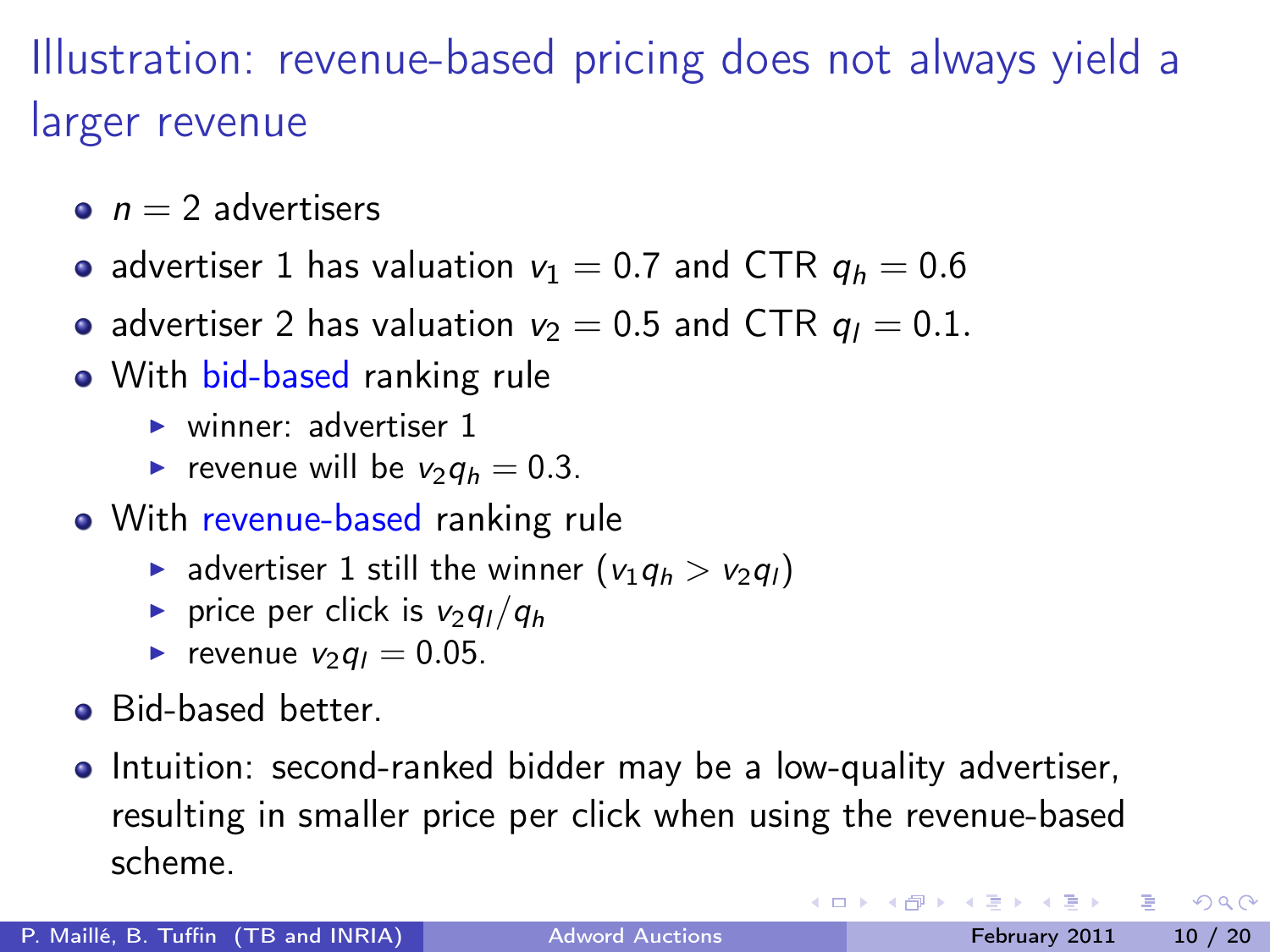### [Introduction to adword auctions](#page-2-0)

[Goal: comparing revenue-based and bid-based schemes](#page-5-0)

### **[Model](#page-7-0)**

#### [Average revenues](#page-10-0)

5 [Numerical illustrations and interpretations](#page-12-0)

#### 6 [Conclusions/Future activities](#page-18-0)

4 0 8

← ●

<span id="page-10-0"></span> $\Omega$ 

 $\sim$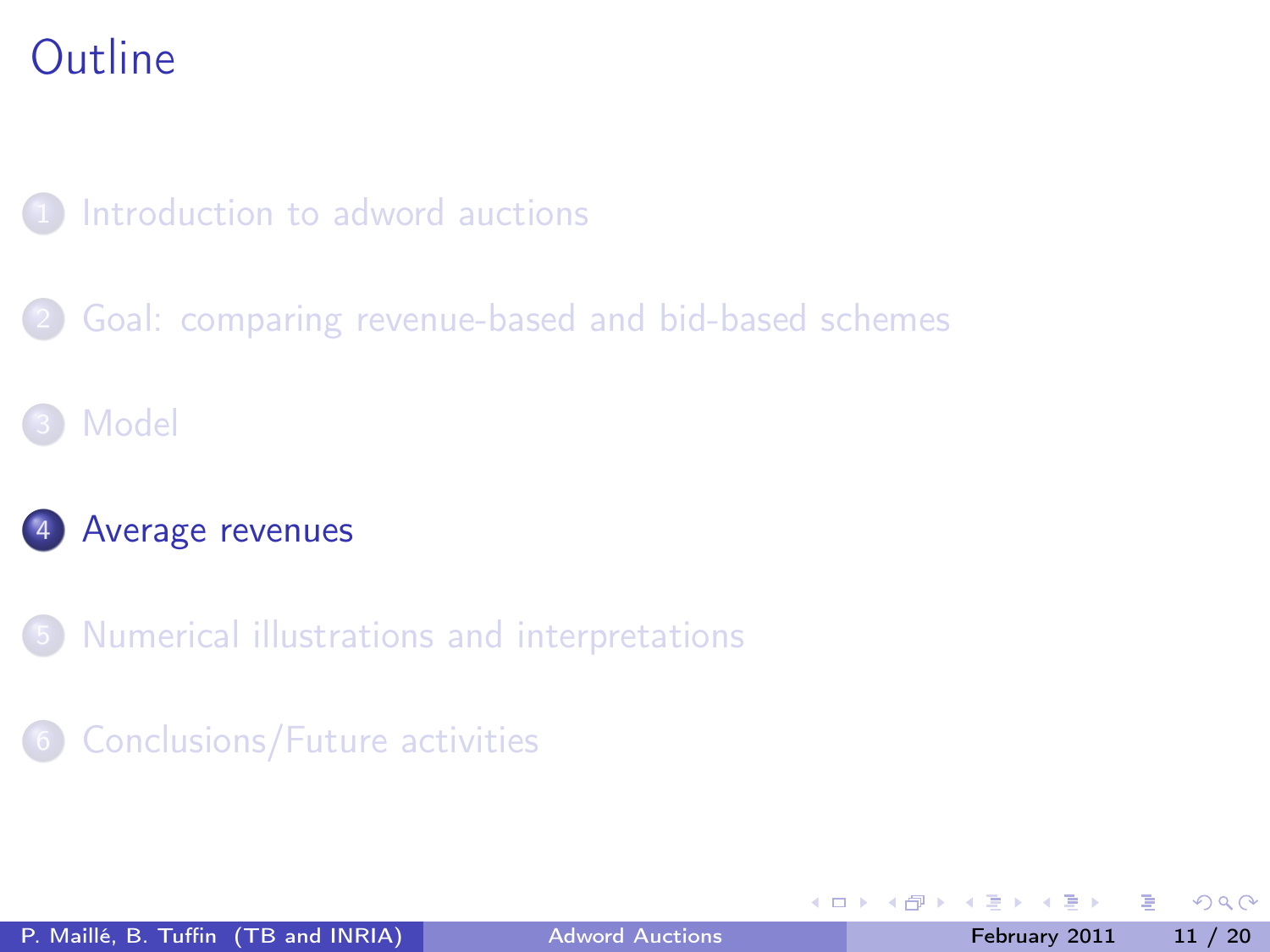### Average revenues

#### Proposition

The average revenue under bid-based ranking and charging is

$$
R_b=n(n-1)(\alpha q_h+(1-\alpha)q_l)\int x(F(x))^{n-2}(1-F(x))f(x)dx.
$$

### Proposition

Define

$$
G(x) = \alpha F(x/q_h) + (1-\alpha)F(x/q_l)
$$
  

$$
g(x) = \frac{\alpha}{q_h}f(x/q_h) + \frac{1-\alpha}{q_l}f(x/q_l).
$$

The average revenue under revenue-based ranking and charging is

<span id="page-11-0"></span>
$$
R_r=n(n-1)\int x(G(x))^{n-2}(1-G(x))g(x)dx.
$$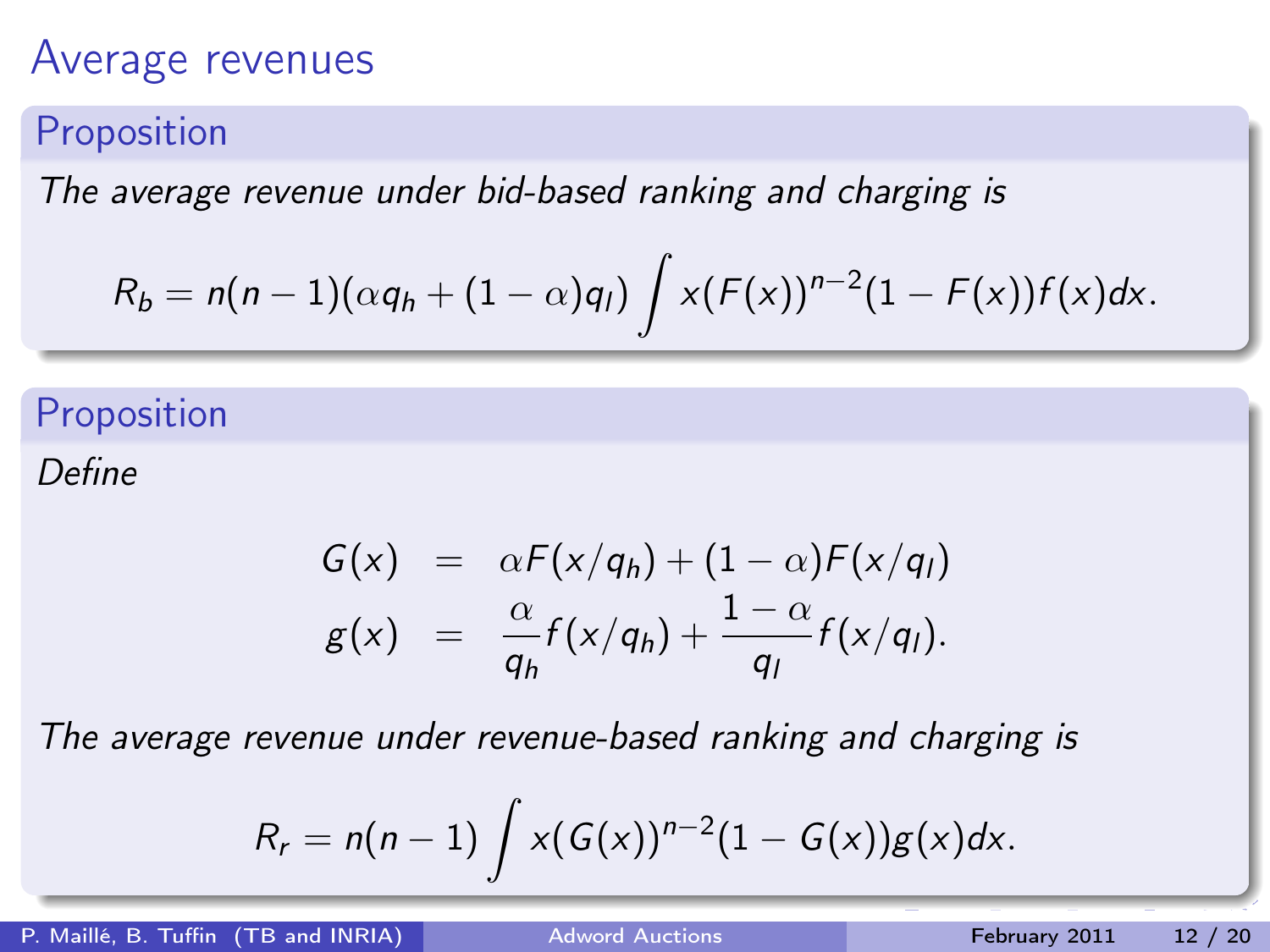### [Introduction to adword auctions](#page-2-0)

- [Goal: comparing revenue-based and bid-based schemes](#page-5-0)
- **[Model](#page-7-0)**
- [Average revenues](#page-10-0)
- 5 [Numerical illustrations and interpretations](#page-12-0)
	- 6 [Conclusions/Future activities](#page-18-0)

<span id="page-12-0"></span> $\Omega$ 

 $\sim$ 

4 D F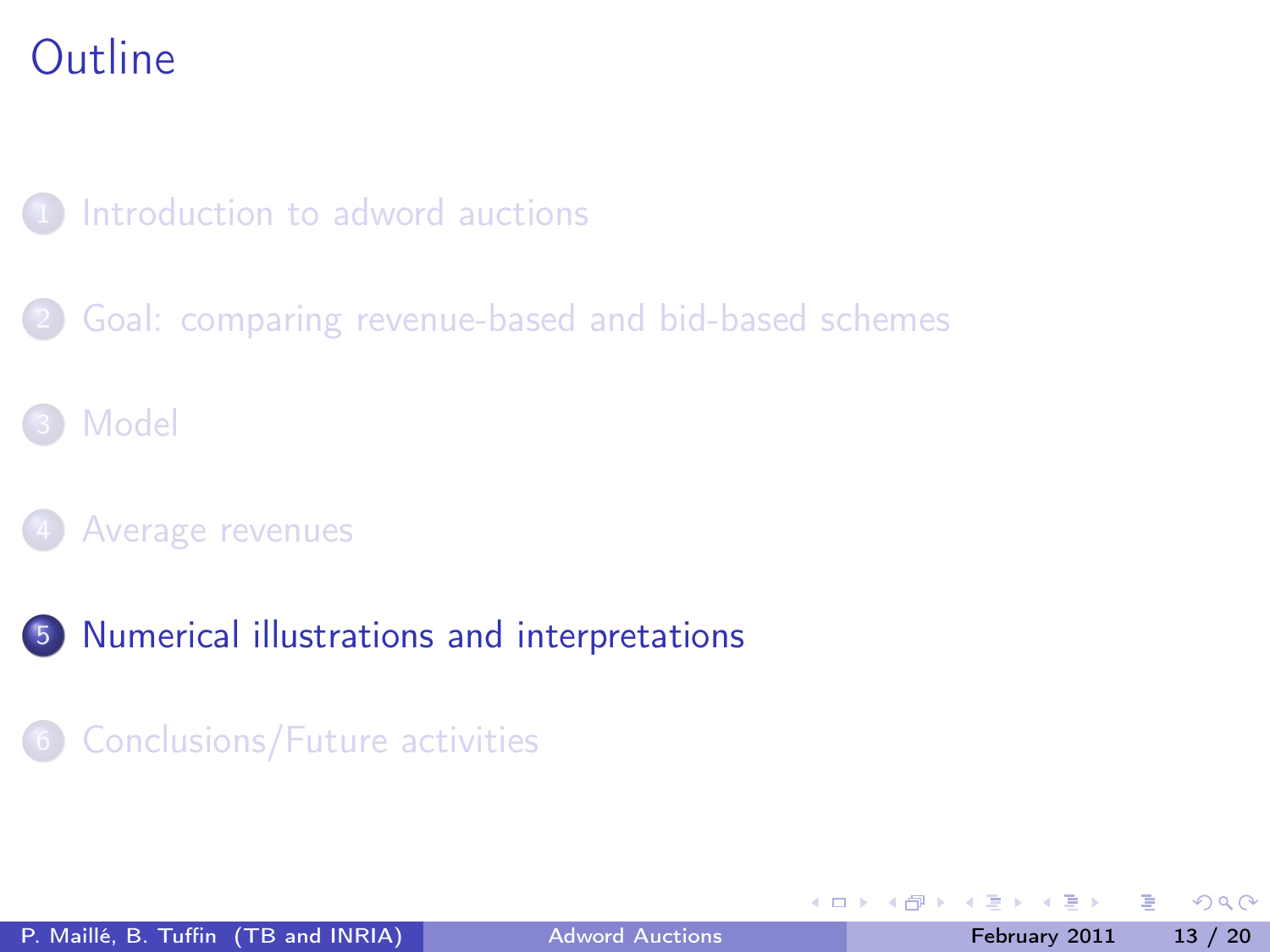### Example description

• 
$$
F(x) = x
$$
 for  $x \in [0, 1]$ 

o Then

$$
R_b = \frac{n-1}{n+1} (\alpha q_h + (1-\alpha) q_l)
$$
  
\n
$$
R_r = n(n-1) \int_0^{q_l} x (\beta x)^{n-2} (1-\beta x) \beta dx
$$
  
\n
$$
+ n(n-1) \int_{q_l}^{q_h} x (\gamma x + 1 - \alpha)^{n-2} (\alpha - \gamma x) \gamma dx
$$

where the last integral can be computed using an integral by part.

4 0 8

●▶

э

 $QQ$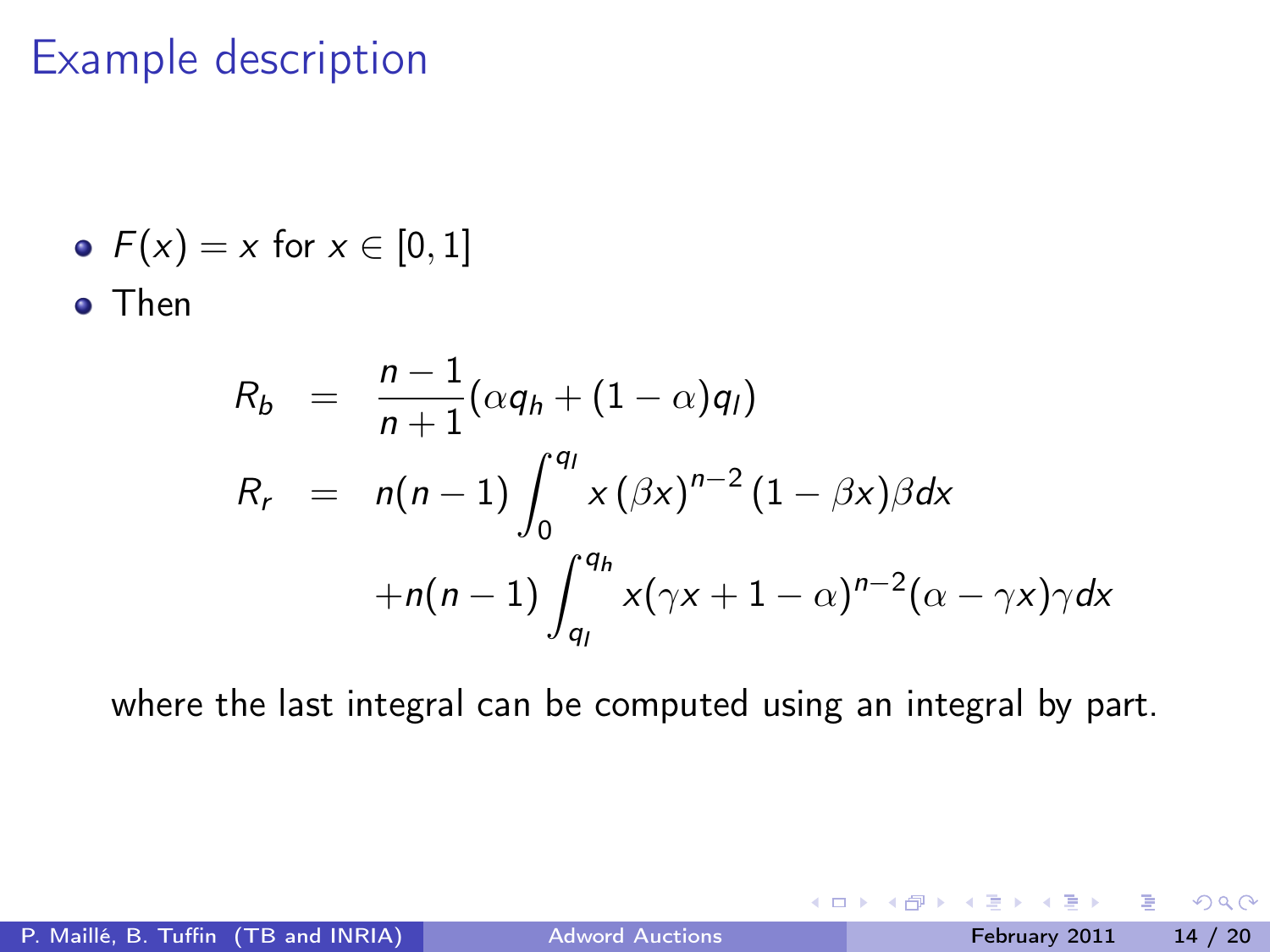Revenue in terms of the proportion  $\alpha$  of high-quality users



- For low values of  $\alpha$ , and low values of  $\boldsymbol{q}_l$ , bid-based ranking may produce a larger revenue
- Revenues (obviously) increase with the proportion of high-quality advertisers, and with the CTRs.

P. Maillé, B. Tuffin (TB and INRIA) [Adword Auctions](#page-0-0) February 2011 15 / 20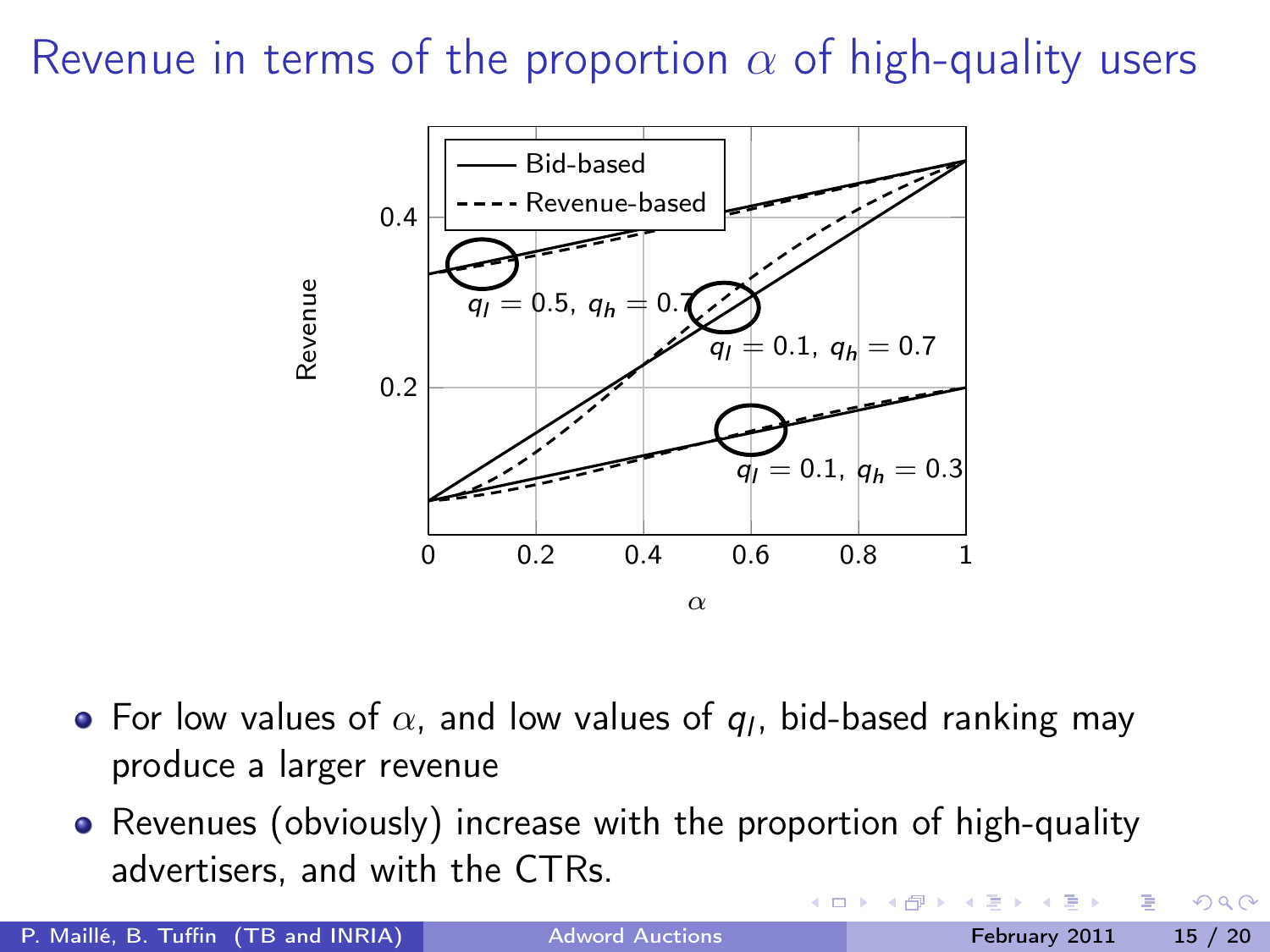Revenues in terms of  $\alpha$  for different values of *n* when  $q_l = 0.1$ ,  $q_h = 0.7$ 



- For a small number of advertisers the chances to get a larger revenue with bid-based ranking is larger (ex:  $n = 2$ ).
- Less likely as the number of advertisers increases (never for  $n = 200$ ).
- Reason: more chances to have a high-quality advertiser in second position with the revenue-based rule.

P. Maillé, B. Tuffin (TB and INRIA) [Adword Auctions](#page-0-0) February 2011 16 / 20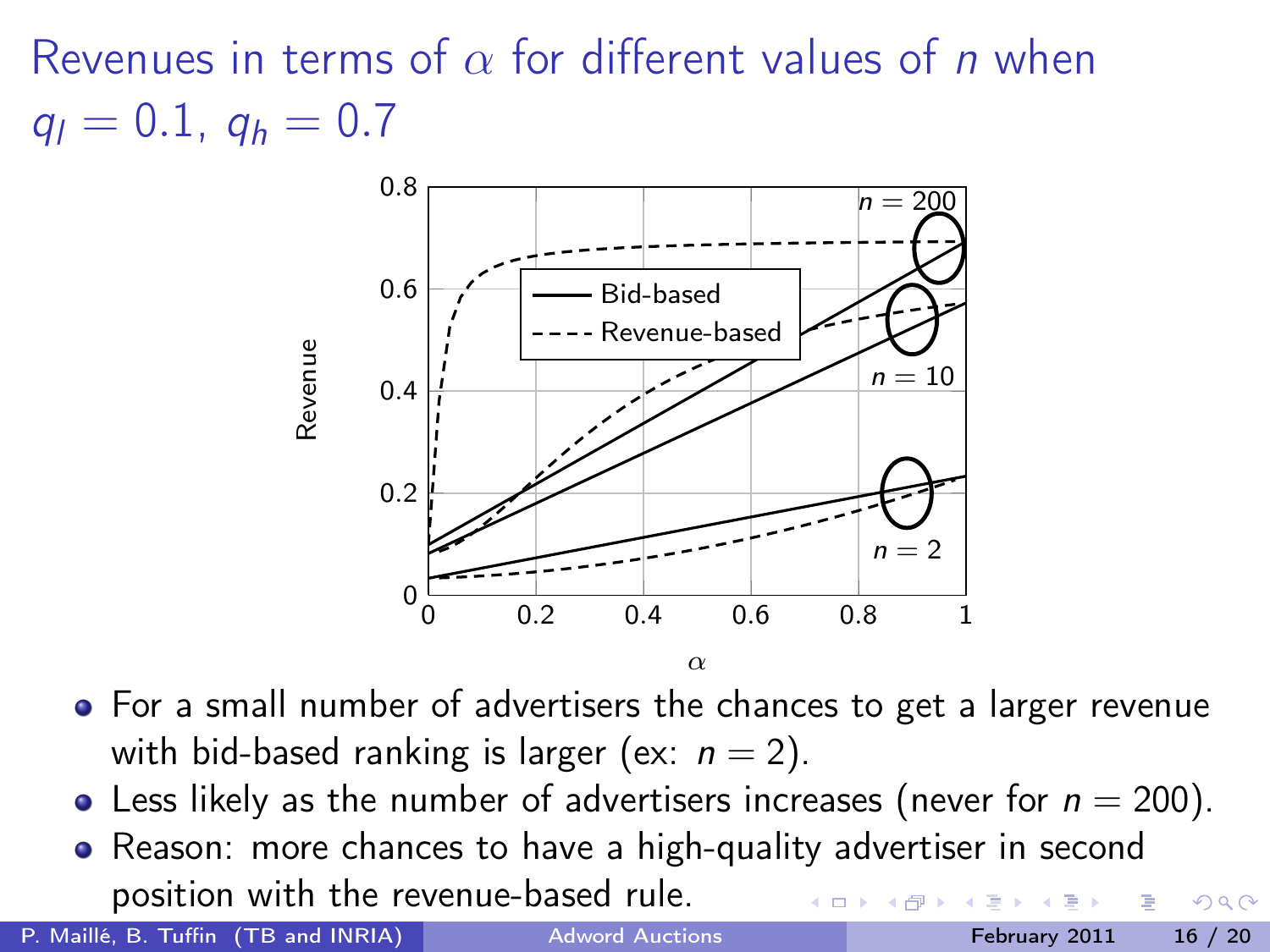# Revenues in terms of *n* for different values of  $q_l$ ,  $q_h$ , when  $\alpha = 0.5$



• As *n* increases, revenue-based rule yields a larger revenue.

Average revenue asymptotically depends on the high-quality advertisers parameters with revenue-based (the two curves tend to coincide) because the second ranked advertisers tend to be a high-quality one.

n

• Not true for bid-based ranking rule because the valuation is independent of the quality parameter.

P. Maillé, B. Tuffin (TB and INRIA) [Adword Auctions](#page-0-0) February 2011 17 / 20

<span id="page-16-0"></span>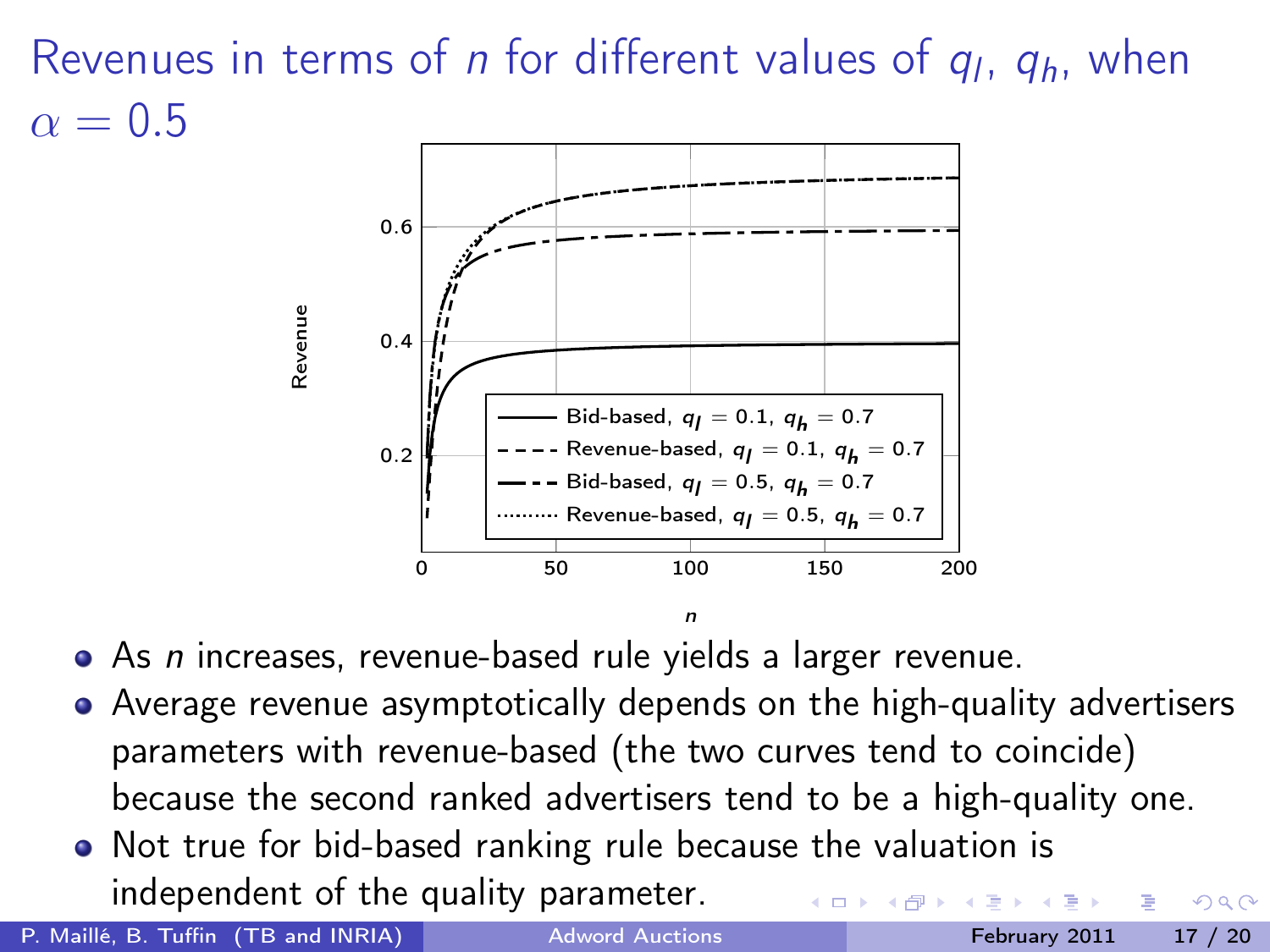# Revenues in terms of  $q_l$ ,  $q_h$  when  $n = 10$  and  $\alpha = 0.5$



<span id="page-17-0"></span> $\leftarrow$   $\Box$ 



- Only considering  $q_h > q_l$  (revenues set to 0 otherwise)
- $\bullet$  $\bullet$  $\bullet$  $\bullet$  bid-based [an](#page-18-0)[d](#page-16-0) revenue-based [ge](#page-11-0)t[cl](#page-18-0)[o](#page-11-0)[s](#page-12-0)[e](#page-17-0)[r](#page-18-0) as  $q_h$  $q_h$  and  $q_l$  $q_l$  get closer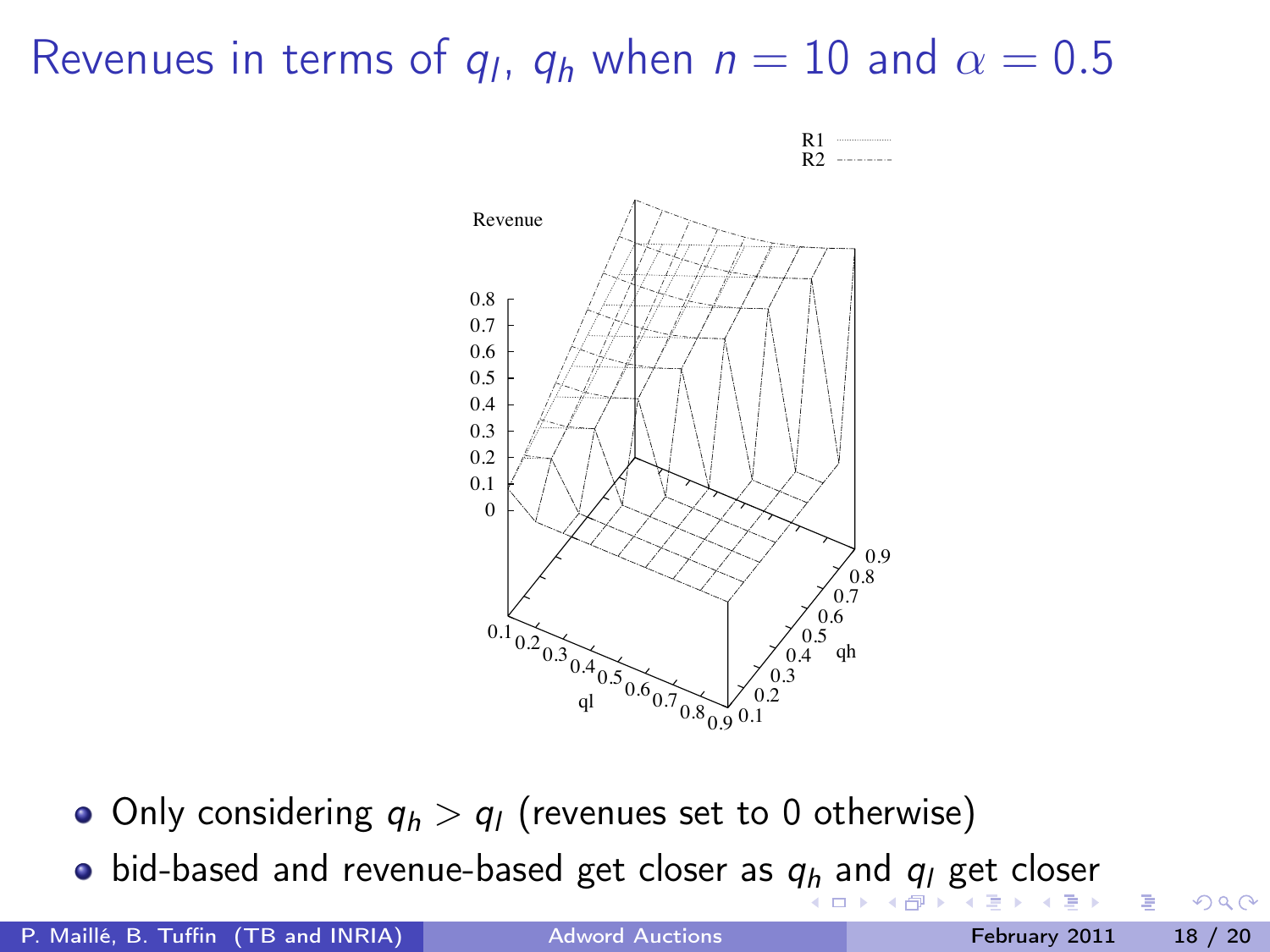### [Introduction to adword auctions](#page-2-0)

- [Goal: comparing revenue-based and bid-based schemes](#page-5-0)
- **[Model](#page-7-0)**
- [Average revenues](#page-10-0)
- 5 [Numerical illustrations and interpretations](#page-12-0)
- 6 [Conclusions/Future activities](#page-18-0)

4 0 8

← ●

<span id="page-18-0"></span> $\Omega$ 

 $\sim$